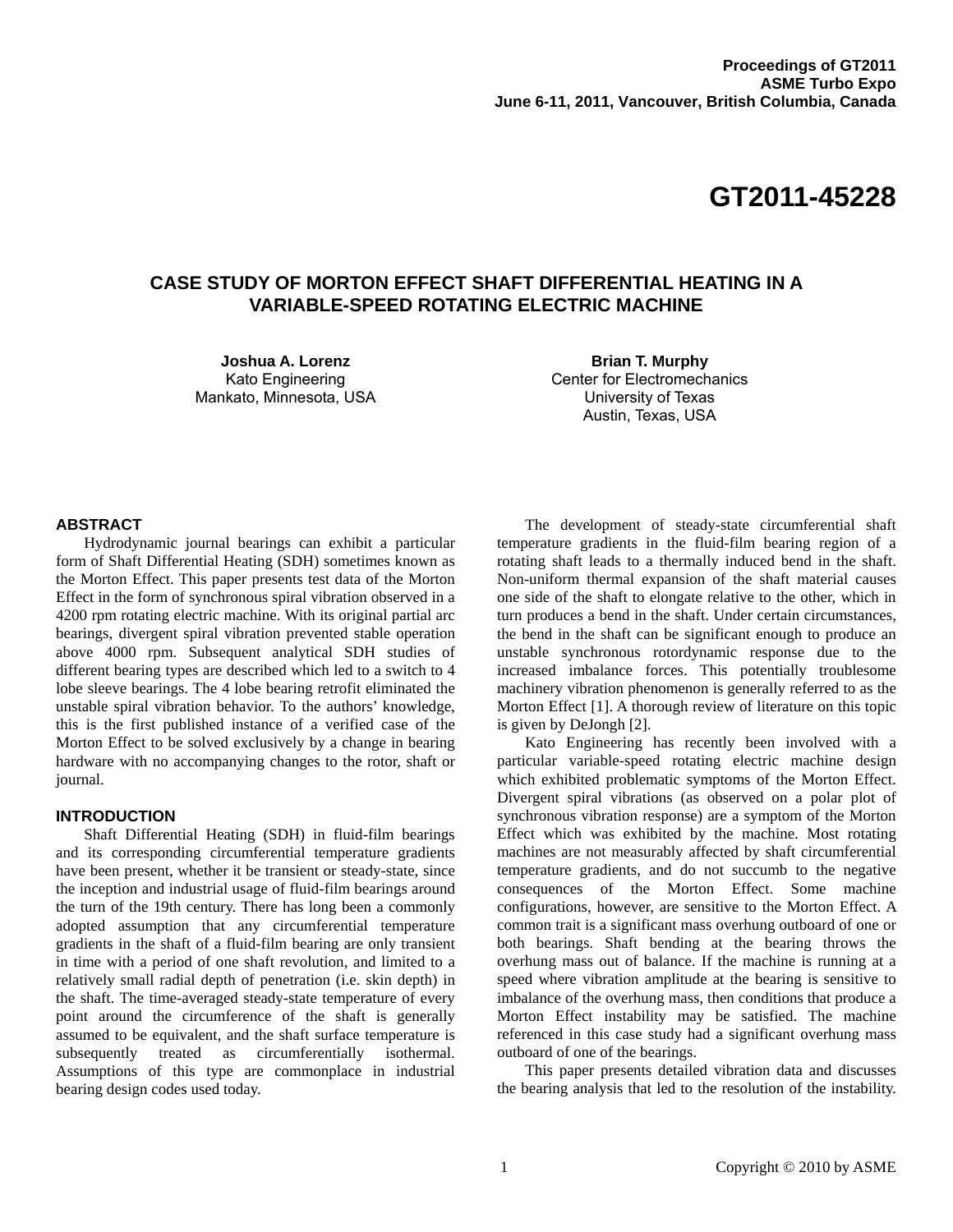No design specifics of the machine itself are presented, however, due to its proprietary nature.

# **NOMENCLATURE**

- A Balance sensitivity vector (microns/kg-mm)
- B Temperature coefficient vector  $(^{\circ}C/micron)$
- C Bow coefficient vector  $(kg\text{-}mm^{\prime\circ}C)$
- L Bearing axial length (micron)
- $L<sub>w</sub>$  Axial distance from bearing to overhung mass (mm)
- M Amount of overhung mass (kg)
- R Shaft radius at the bearing (mm)
- s Complex eigenvalue (1/seconds)
- T Shaft temperature difference vector  $(^{\circ}C)$
- U Imbalance vector, or heavy spot (kg-mm)
- V Vibration vector, or high spot (microns)
- $\alpha$  Coefficient of thermal expansion (1/°C)
- $\tau$  Time constant (seconds)

# **THE MORTON EFFECT ANALYSIS METHOD**

A method for simplified analysis of rotordynamic instability due to the Morton Effect has been proposed by Murphy and Lorenz [[3\]](#page-12-2). The complete method of analysis can be broken down into 13 steps. Descriptions of the steps in the analysis process are provided here. More information on each step in the process can also be found in [\[3](#page-12-2)].

The Morton Effect stability analysis method can be used for any type of journal bearing for which a typical steady state bearing design analysis code is available. A requirement of the bearing code utilized is that the steady state circumferential temperature profile of the lubricant be available for post processing. The ability to perform a rotordynamic imbalance response analysis is a further requirement of the process. Rotordynamic instability due to the Morton Effect is assessed as follows:

- 1. For a selected combination of machine rpm speed and bearing load, run the bearing analysis program to compute the journal static eccentricity position, and the linearized stiffness and damping coefficients of the bearing.
- 2. Run a rotordynamic imbalance response analysis of the subject machine to calculate a journal orbit at the bearing of interest. Figure [1](#page-2-0) shows an example journal orbit calculated from a rotordynamic imbalance response analysis along with static eccentricity calculated from the bearing analysis program. For the case study results shown here, the initial imbalance for all response analyses was applied at the CG of the overhung weight and a magnitude of 25.2 kg-mm was utilized. An imbalance magnitude which results in orbit sizes which are reasonably commensurate with expected vibration levels (in the absence of an instability) are recommended.

The selected imbalance weight of 25.2 kg-mm is similar to the magnitude of trial weights found to be effective for in situ balancing on the overhung mass during factory testing. As discussed in reference [3], the results of the Morton effect analysis are not sensitive to this amount.

- 3. Run the bearing analysis program again, but specify the position of the journal center to be the point corresponding to the 'high spot' in Fig. [2](#page-2-1). This is the instant when the film thickness is at its minimum value due to the journal orbital position being closest to the bearing wall. The bearing program produces a circumferential oil film temperature profile around the bearing. At this point in time, the instantaneous shaft surface circumferential temperature profile (under the bearing) is assumed to be equal to the calculated oil film circumferential temperature profile. For this case study, the oil film temperatures utilized from the bearing program are the mean film temperatures.
- 4. Repeat the calculations done in the preceding step with the journal positioned at successive locations around the orbit path. Reference [[3](#page-12-2)] recommends using 24 equally spaced points along the orbit. Since the clocking of the journal is also progressing as the journal travels around the orbit, an instantaneous shaft surface circumferential temperature profile is established in the rotating reference frame of the shaft.
- 5. Upon completion of the preceding steps, multiple values of temperature are obtained for any location on the shaft surface. The number of temperature values obtained for each point on the shaft is equivalent to the number of discretized points in the orbit path (24 for these cases). The temperature values at a given location on the shaft are then averaged to yield the final calculated steady-state circumferential temperature profile on the shaft surface.
- 6. From the calculated steady-state shaft circumferential temperature profile of step 5, a shaft delta T value is computed (temperature difference between minimum and maximum values around the circumferential profile).
- 7. Assume a shaft hot spot lag angle of 30 degrees. Further discussion of hot spot phase angle and its computational complexities are found in [[3\]](#page-12-2) as well as recent work by Lorenz [[4](#page-12-3)]. Actual values are believed to lie in the range of 0 to 60 degrees (lagging) and an approximate mean value of 30 degrees was used for this case study.
- 8. Using the data from steps 6 and 7 as well as the imbalance response orbit size from step 2, calculate the shaft temperature coefficient vector  $(\vec{B})$ . This is the sensitivity of the shaft temperature difference to vibration amplitude at the bearing.
- 9. Use the rotordynamic imbalance response model from step 2 and calculate the influence coefficient vector for response at the bearing due to imbalance at the overhang  $(\vec{A})$ . This is the sensitivity of the vibration response at the bearing to imbalance at the overhung mass.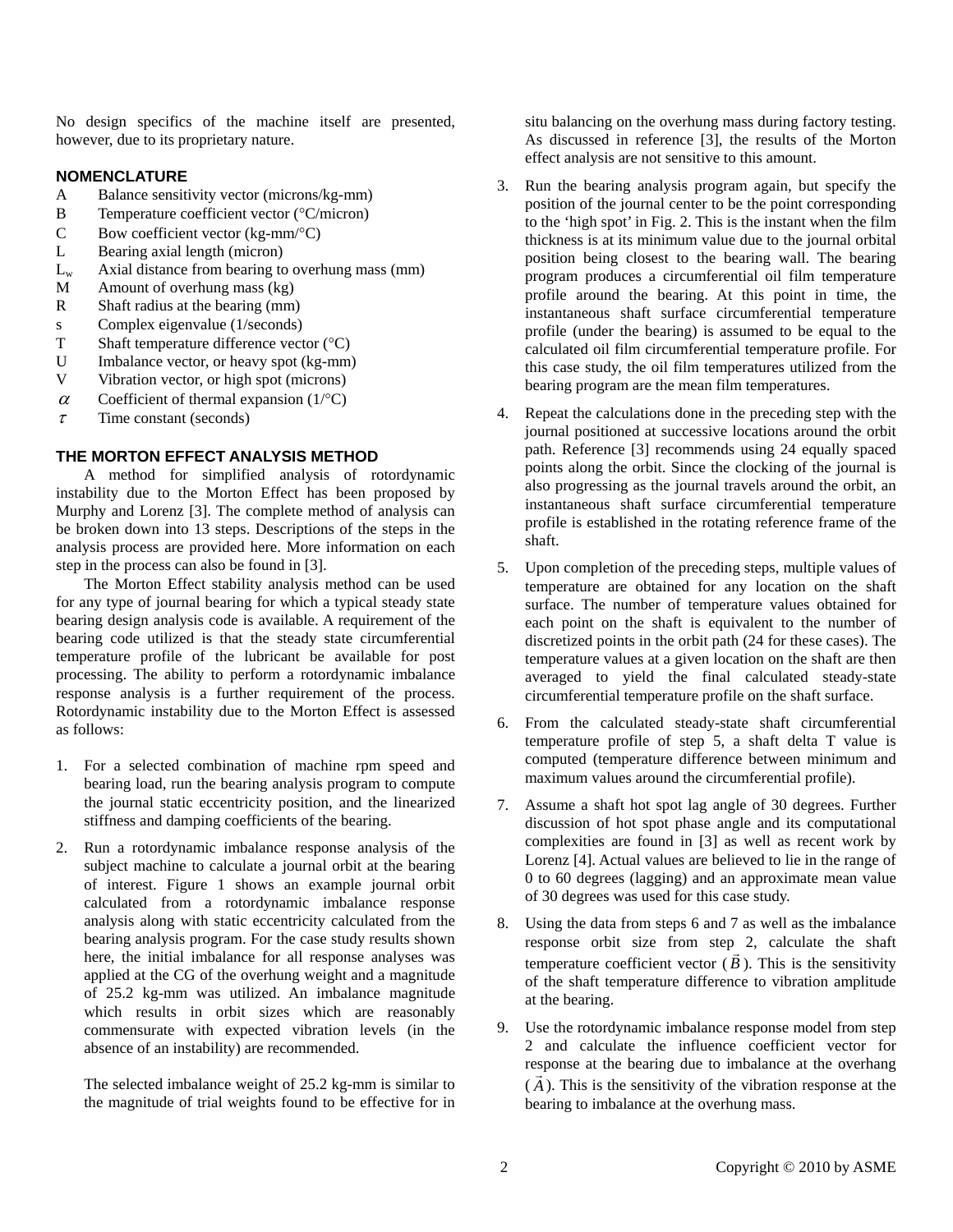- 10. Calculate the shaft bow coefficient vector utilizing Eq. (1) (from [[5](#page-12-4)]) to estimate the amount of imbalance produced at the overhang for a given shaft temperature differential at the bearing  $(\vec{C})$ . This is the sensitivity of imbalance at the overhang to shaft temperature difference at the bearing.
- 11. Calculate the dimensionless complex product  $\vec{B} \vec{A} \vec{C}$ . The real part of this is the stability parameter for the Morton Effect at a given speed [\[3](#page-12-2)].
- 12. Repeat steps 1 through 11 for each speed of interest.
- 13. Collect the stability parameter results at each speed analyzed and plot the stability parameter results in the complex plane. Use the stability criterion described in [\[3](#page-12-2)] (shown here as Eq. (2)) to evaluate the machine susceptibility to the Morton Effect at a given speed. Stability parameter results which have positive real parts exceeding 1.0 are considered unstable (i.e. the machine would be expected to exhibit divergent spiral vibration). The threshold for stability is not arbitrary but in fact based on closed-loop control system theory. Further details of the closed-loop control system analogy for Morton Effect are provided in [[4](#page-12-3)].

<span id="page-2-0"></span>
$$
U_{th} = M \frac{\alpha T}{R} L L_w \tag{1}
$$

$$
Re(\vec{B}\vec{A}\vec{C}) \le 1 \text{ for stability}
$$
 (2)

The accuracy of the Morton Effect stability analysis method was found to be dependent on the oil film temperature profiles computed in the bearing program. Many industrial fluid film bearing analysis codes have numerous options for the thermal modeling aspects. Therefore it is important to utilize options in the bearing analysis which produce bearing temperature profiles in good agreement with available test data. In this particular case study this was found to be an important part of getting good agreement between the Morton Effect calculation and observed vibration behavior.

<span id="page-2-1"></span>The analysis method also requires a fair amount of diligence to implement correctly. Potential problem areas lie in the usage of phase angle sign conventions, bearing oil film temperature profiles in shaft reference coordinates, assumed lubricant temperature profiles at the oil inlets, etc. For the calculations presented here, the complete calculation process which blends rotordynamic modeling, iterative bearing thermohydrodynamic simulations, and simple structural mechanics was performed by a Microsoft Excel Visual Basic routine.

## **CASE HISTORY**

<span id="page-2-2"></span>The first prototype machine was designed, built, and tested with partial arc bearings (Fig. [3\)](#page-2-2). One end of the machine also contained an integral thrust bearing (TE). On the non-thrust end (NTE) there is a significant overhung mass. The pair of original bearings were essentially identical. They were fixedarc bearings with a single oil-inlet port just above the horizontal split-line. The machine was designed as a variable speed unit with a maximum continuous operating speed of 4200 rpm. Multiple units were built and tested. The discovery of the divergent spiral vibration problem occurred during factory testing of the second unit built. An additional two units were built during the stage of problem diagnosis, bringing the total number of machines built with the original bearing configurations to four.



Figure 1. Bearing clearance circle and 1X orbit calculated at 3975 rpm with 25.2 kg-mm imbalance. Orbit is centered at static eccentricity position calculated with bearing code.



Figure 2. Journal and bearing with exaggerated clearance. Journal center and orbit calculated at 3975 rpm with 25.2 kg-mm imbalance. Journal instantaneous position is at moment of minimum film thickness.



Figure 3. Schematics of tested bearing configurations.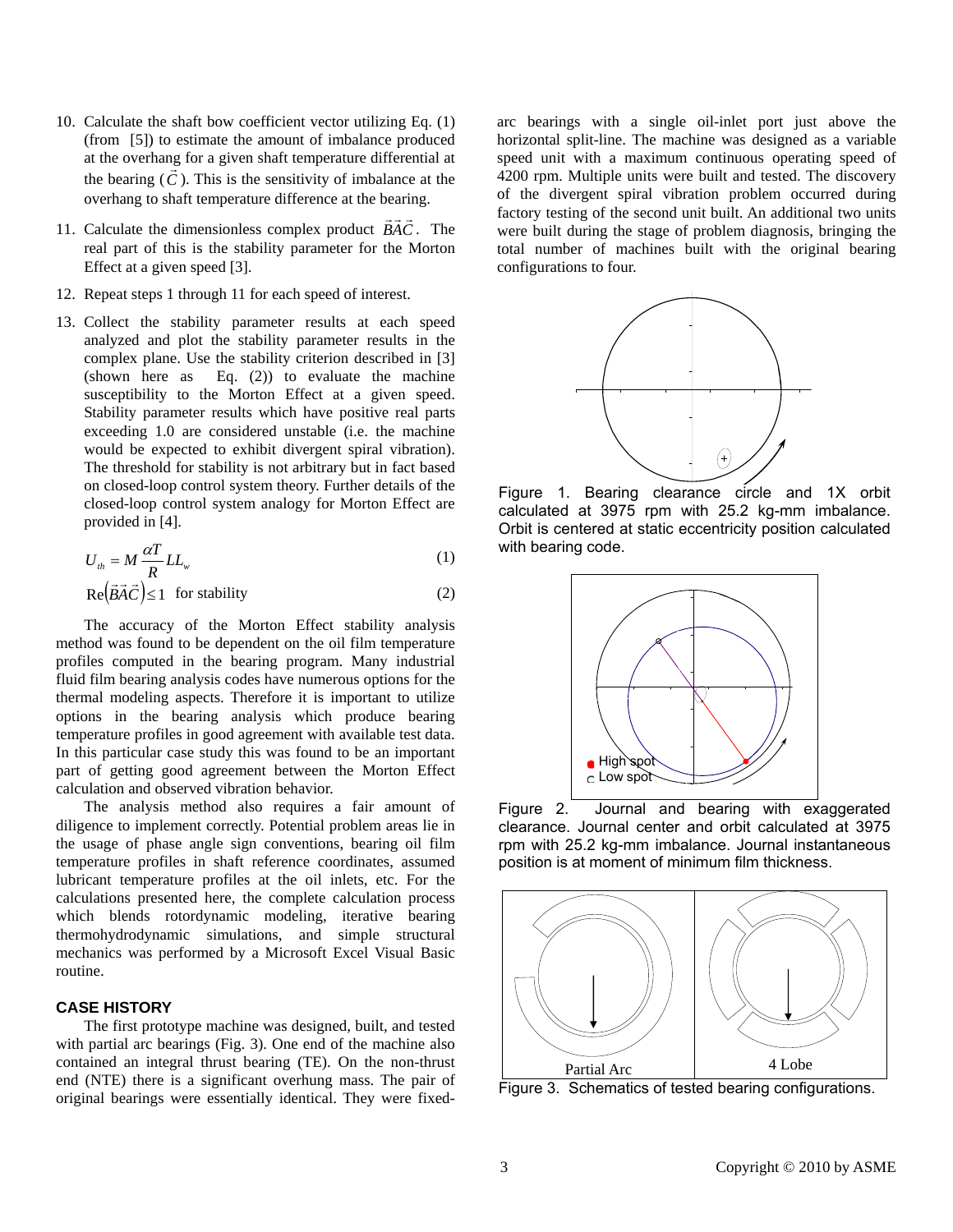

<span id="page-3-0"></span>Figure 4. Calculated Rotordynamic Natural Mode 1.



<span id="page-3-1"></span>Figure 5. Calculated Rotordynamic Natural Mode 2.



Figure 6. Calculated Rotordynamic Natural Mode 3.

<span id="page-3-2"></span>

<span id="page-3-3"></span>Figure 7. Calculated Rotordynamic Natural Mode 4.

#### **Rotordynamic Response Analyses**

<span id="page-3-4"></span>Various rotordynamic analyses were performed prior to fabrication. Imbalance response analyses showed the machine to be super-critical in that multiple rotor flexible mode shapes

were to be traversed during normal operation. One of the primary conclusions of the analytical work was: if the imbalance magnitudes of the rotor assembly were reasonably well controlled during manufacturing, the expected vibration response levels at the bearings during normal operation should be within the specification requirements.

The analysis revealed expected rotordynamic critical speeds near 1500, 2500, and 4000 rpm. Calculated mode shapes and corresponding frequencies for the rotordynamic natural frequencies occurring near these speeds are provided in Figures [4,](#page-3-0) [5](#page-3-1) and [6.](#page-3-2) The next calculated mode was near 5700 cpm (Fig. [7\)](#page-3-3). All analysis and figures were generated by a commercially available rotordynamic analysis software package [[6](#page-12-5)]. The mode shape near 4000 rpm can be aptly described as flexing of the NTE shaft extension due to the NTE overhung mass. The  $4<sup>th</sup>$  mode is well above maximum speed, but still can be important to the Morton Effect because it is dominated by motion of the overhung mass, and deflections at the overhung mass and at the nearby NTE bearing are out of phase.

# **Initial Factory Tests**

One of the factory acceptance tests involved an extended run at 4200 rpm. It was during this extended constant speed test for unit 2 that the divergent spiral vibration behavior was first observed in a problematic and potentially damaging manner. Due to issues with the speed controller, the actual test speed set-point used for unit 2 was 4150 RPM . Vibration was monitored using eight vibration transducers. Four proximity probes were utilized (two at each bearing; 90 degrees apart), and four velocity probes (two near each bearing housing; mounted vertically and horizontally). Time-history traces of the synchronous (1x) vibration for the proximity probes are shown in Fig. [8.](#page-3-4) Velocity measurements exhibited the same characteristics. Note the similarity between the response curves and that of a harmonic function exhibiting exponential growth. The behavior is analogous to an unstable closed-loop feedback control system, and further discussion of the closedloop feedback control system analogy can be found in [[4\]](#page-12-3). The



Figure 8. 4150 RPM Constant Speed Factory Test of Unit 2 – Prox Probes 1x Vibration Amplitude vs. Time.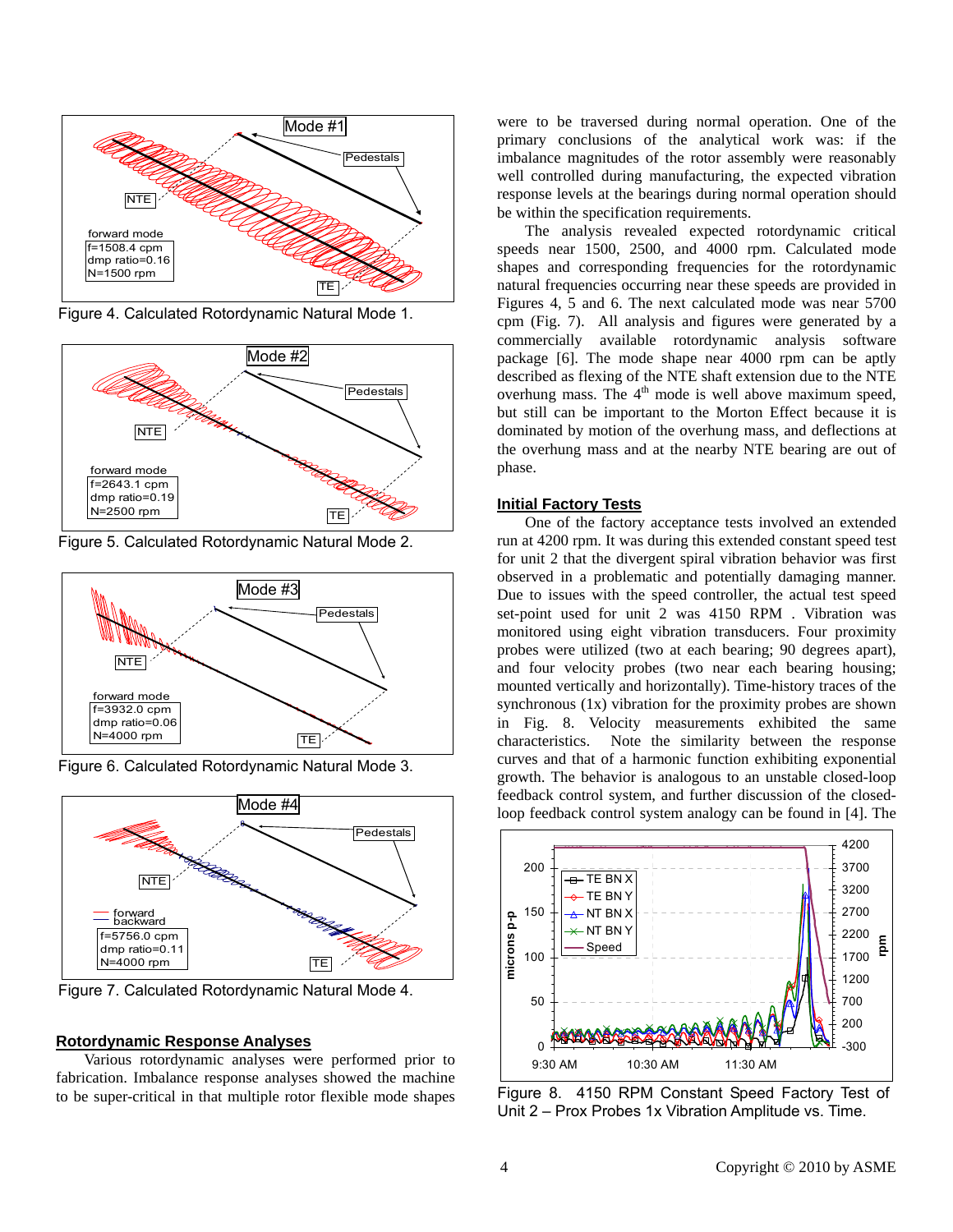factory acceptance test was eventually halted due to excessive vibration. Due to the slow thermal time scale associated with the changes in vibration magnitude, plus the fact a time-history plot was not monitored real-time during the test, and also that the somewhat rare symptoms of the Morton Effect were not known to the test operators at the time, the machine was not shut down until the vibration reached excessive and rapidly divergent levels. Polar plots of the synchronous vibration for the proximity probes are shown in Fig. [9](#page-4-0). The divergent spirals (as viewed on the polar plots) were the primary piece of investigative information leading to the Morton Effect diagnosis. Polar plots are an effective way to recognize the presence of spiraling or circulatory vibration vectors (e.g. see reference [[7\]](#page-12-6)). Spiraling behavior in a polar plot can also be caused by the Newkirk Effect [[2\]](#page-12-1), which is another form of shaft differential heating similar to the Morton Effect, but is due to rubbing instead of shear in a bearing oil film. In our case, from other considerations we were able to eliminate



<span id="page-4-0"></span>rubbing as a potential cause. Figure 9. Polar plot of Fig. [8](#page-3-4) data, excluding shutdown. Labels on curves are rpm.

#### **Original Design Information & Test Data Compilation**

Upon experiencing divergent vibration on unit 2, test data was re-examined for machines 1, 3, and 4, of which all were initially built with partial arc bearings. Data for multiple builds of the same basic machine revealed significant observations regarding the behavior of Morton Effect instability.

From the test data it was clear that the instability is an inconsistent phenomenon, suggesting sensitivity to one or more operational or assembly variables. The speed at which the instability starts to show itself, and the time it takes to evolve into a rapidly divergent vibration event were variable among the machines and also among different test runs for a given machine. Considering the complexities of the physics at play which lead to the Morton Effect, this is not surprising. Slight variations in bearing clearance, bearing alignment, ambient temperature, machine operating temperature, lubricant properties, overhung mass, support stiffness, etc. can all influence the physics of shaft differential heating and its potentially unstable rotordynamic response. A common trait of the machines was that they all showed signs of divergent spiral vibration on a thermal time scale near maximum continuous operating speed.

It is significant that after the instability was observed on unit 2 during factory testing at 4175 rpm, the machine was run at 4000 rpm and found to operate in a stable manner after the initial speed-change transient behavior settled out while running at 4000 rpm steady speed (i.e. converging spiral vibration). Based on this, it was decided to operate subsequent units at speeds not exceeding 4000 rpm, and this was hoped to be the final solution to the problem. Unit 1 was already in the field. Units 3 and 4 were yet to be built at that time. Unit 3 was eventually built, tested, and found to be oscillatory, yet not unstable, at 4000 rpm. Unit 4 was built and found to be unstable at 4000 rpm. The unstable behavior of unit 4 became the primary impetus for pursuit of a bearing configuration change. At the time of unit 4 testing, the behavior was reasonably well understood by the authors, but the Morton Effect was not universally accepted by all as the root cause of the vibration problem.

Coincidentally, it was near the time of the unit 4 event (i.e. unstable spiral at 4000 rpm) that the authors were able to bring together the new Morton Effect analysis method described in [[3\]](#page-12-2) and analyze the original bearing geometry, as well as potential bearing configuration changes to find a solution that could be implemented via a bearing liner hardware change. The unit 4 divergence presented a window of opportunity for using the analysis tools and proposing to the team a potential bearing change solution.

The specifics of the machine application are also noteworthy with regards to the relationship of the predicted rotor natural frequencies and the operating speed. The specifics of the application provide an understanding of potential reasons for the variability observed between machines during testing. The machine generally spends little time at a constant speed during factory testing. The primary exception is the extended run at maximum speed to verify thermal behavior. This extended run at maximum speed happens to be in the vicinity of a rotor flexible mode natural frequency, and more importantly a rotor flexible mode shape which is sensitive to imbalance at the NTE overhung mass. The machine is operated at a fairly well regulated speed during the test (whether it be 4200, 4150, 4000 rpm, etc.) while the natural frequency of the rotordynamic mode shape likely varies due to minor variations in the geometry as well as the manufacturing and testing processes (e.g. bearing clearance, bearing alignment, ambient temperature, machine operating temperature, lubricant properties, overhung mass, support stiffness, etc.). Note that some of these items can change during operation. The extended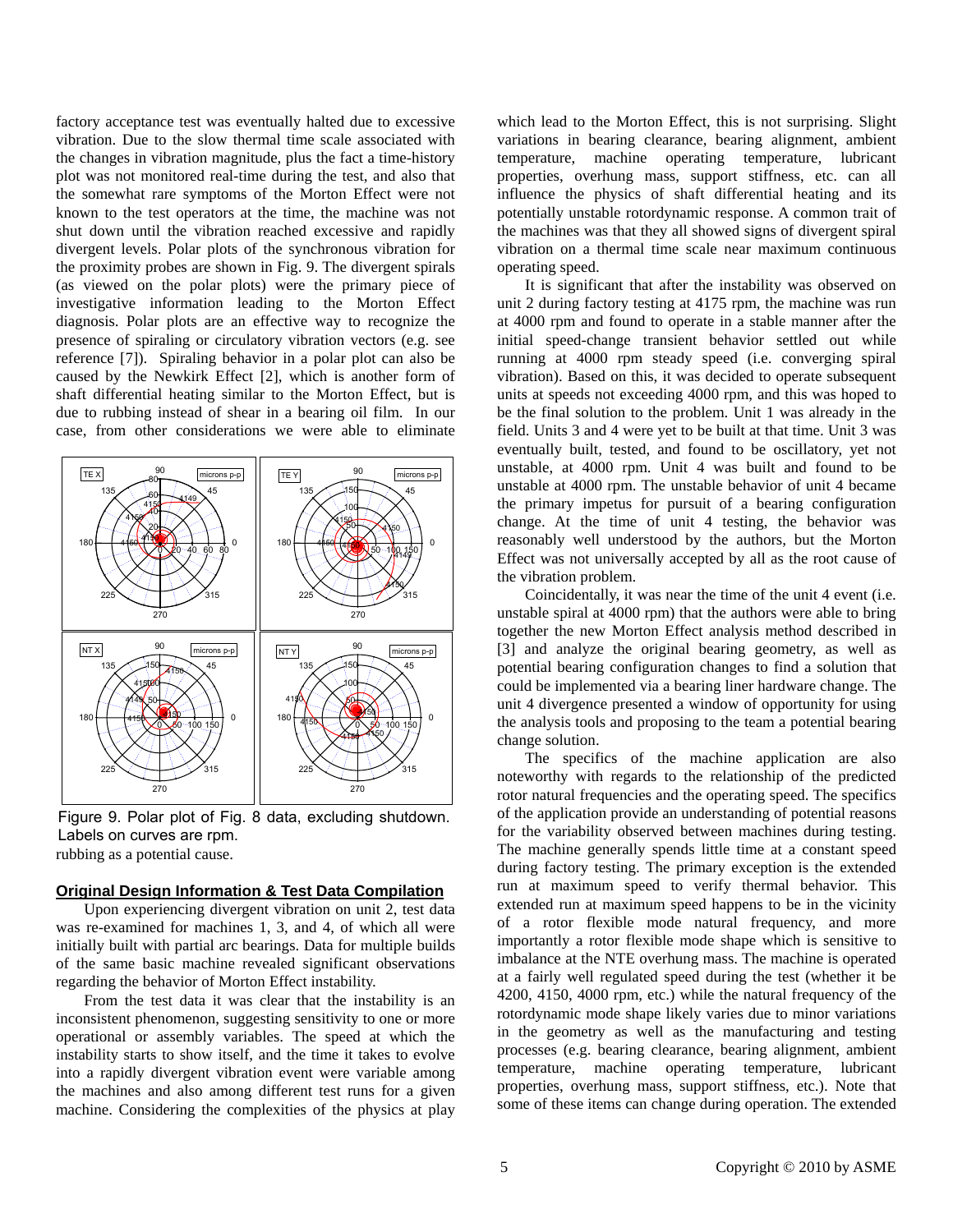run maximum speed test for unit 1 was run at 4175 rpm due to issues with the variable frequency drive controller. The speed control of that particular test was notably more erratic than all subsequent tests. This is one possible reason the synchronous instability was not observed at 4175 rpm on unit 1 while performing the extended run. Another factor is that the constant speed test on unit 1 was carried out at a speed set-point which was 25 rpm further removed from the rotordynamic natural frequency near 4000 rpm. Small changes in the actual critical speed of the machine relative to the operating speed can have a significant impact on Morton Effect stability. Small changes in true rotordynamic critical speed manifest themselves as changes to the balance sensitivity vector  $(\vec{A})$ , which in-turn directly affects the computed stability parameter at a given speed. The first three units were all tested at different speed setpoints for the extended run at maximum speed (4175, 4150, and 4000 rpm respectively). These subtle differences in test procedures may contribute to the observed variation in the Morton Effect instability from one machine to the next.

<span id="page-5-2"></span><span id="page-5-0"></span>All rotordynamic calculations performed to-date have shown the presence of a rotor flexible mode shape near 4000 rpm, and the test data confirms those predictions. Identifying a precise value for the critical speed near 4000 rpm is clouded by Morton Effect symptoms, and the 'false critical speeds' that can occur on run-down of a machine exhibiting symptoms of the Morton Effect. This particular trait has been documented in a 2008 paper by Schmied, Pozivil, and Walch [\[7](#page-12-6)], among others. The phenomenon can also be thought of as a thermal bending hysteresis upon running the machine up and then back down in speed. As the machine operates at a constant speed in the unstable regime, the imbalance of the overhung mass continuously changes due to ever increasing shaft bending (i.e. divergent spiral behavior). When the machine is allowed to spin down, the resulting imbalance due to shaft bending generally does not subside until after the machine has already slowed, because of the thermal time scale of the Morton Effect phenomenon. This gives the illusion of a different critical speed in the spin-down plot (compared to spin-up) as shaft differential heating begins to dissipate. This phenomenon is demonstrated with test data for multiple machines in Figures [10](#page-5-0)[-12](#page-5-1) (arranged in chronological order). For the vibration test data shown in Fig. [11](#page-5-2), unit 1 was run up and down between 3000, 3800, and 4200 rpm numerous times as part of its normal operation. During the rapid traverses from 3000 or 3800 rpm to 4200 rpm there is little time for the instability to develop while operating near maximum speed. Notice the presence of what appear to be varying critical speed peaks near 4100 rpm in the lower right-hand corner of Fig. [11](#page-5-2). Eventually the machine was run for a more significant period of time at a constant speed of 4200 rpm. During this time the instability was able to develop, and rapid vibration amplitude growth was observed. The machine was shut-down due to high vibration, and upon final run-down there was a significant peak in the response at 3975 rpm due to imbalance of the overhung mass caused by shaft differential heating. The response peak at 3975 rpm is likely a

good estimate of the true rotordynamic critical speed. In the figures, eventually the additional imbalance due to the Morton Effect dissipates, and the run-down vibration amplitude traces



Figure 10. Unit 1 – Appearance of Critical Speed at 3985 RPM at Run-down from 4200 RPM.



Figure 11. Unit 1 – Appearance of Critical Speed at 3975 RPM at Run-down from 4200 RPM – Off-Site Testing.



<span id="page-5-1"></span>Figure 12. Unit 4 – Appearance of Critical Speed at 3840 RPM at Run-down from 3950 RPM.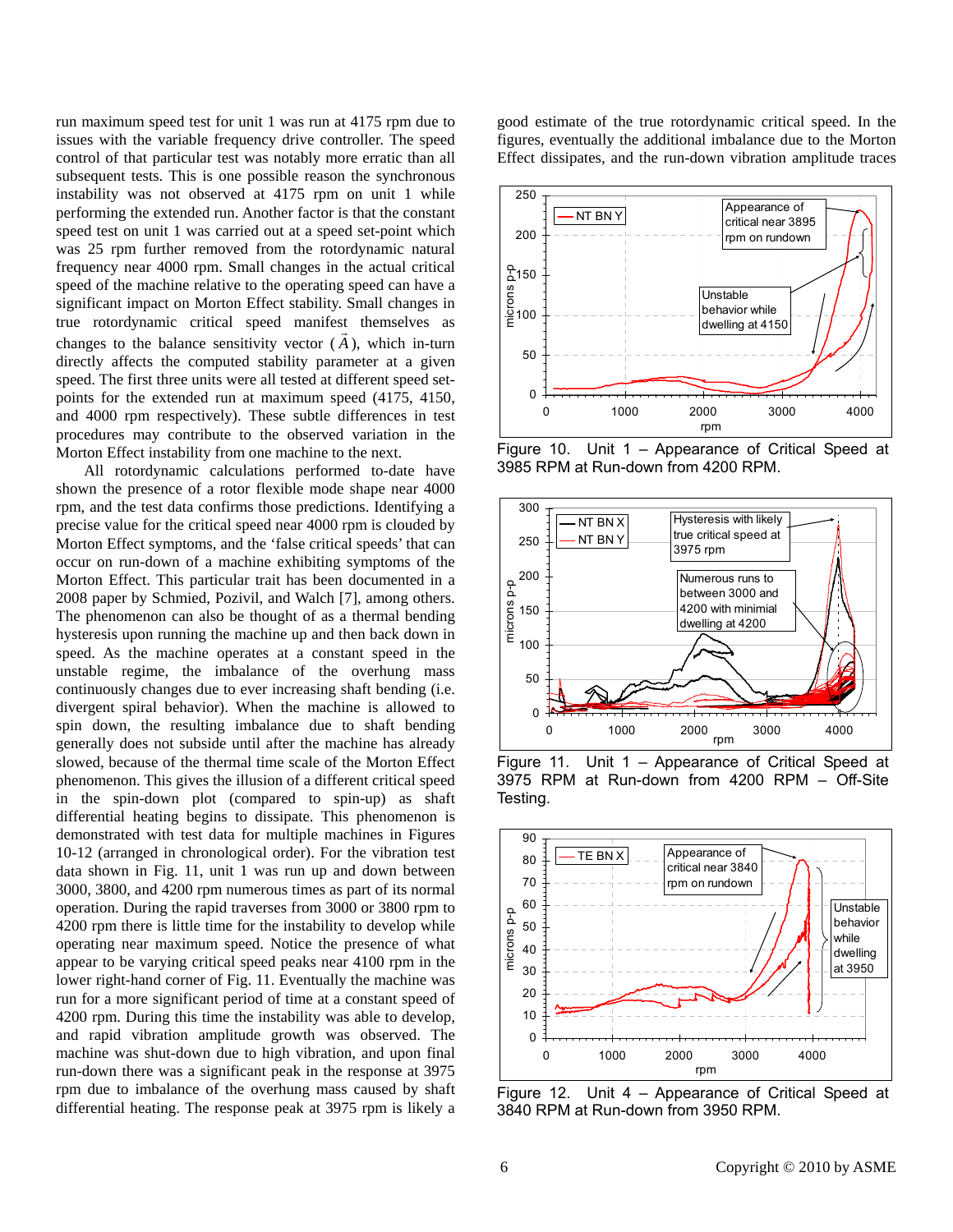<span id="page-6-0"></span>

| Event<br>#     | Unit<br>#      | Location | Speed<br>(rpm) | Cyclic<br>Period<br>(sec) | Time<br>Constant<br>(sec) | Growth<br>Rate<br>%/Minute |
|----------------|----------------|----------|----------------|---------------------------|---------------------------|----------------------------|
| 1              | 1              | Off-site | 4200           | 436 sec                   | 742                       | 22%                        |
| $\overline{2}$ | $\mathbf{1}$   | Off-site | 4200           | 467 sec                   | 774                       | 21%                        |
| 3              | $\mathbf{1}$   | Off-site | 4200           | 456 sec                   | 1045                      | 16%                        |
| 4              | 1              | Off-site | 4200           | 478 sec                   | 1240                      | 13%                        |
| 5              | 1              | Off-site | 4200           | 800 sec                   | 982                       | 17%                        |
| 6              | $\overline{2}$ | Factory  | 4150           | 464 sec                   | 2267                      | 7%                         |
| 7              | 2              | Factory  | 4150           | 452 sec                   | 792                       | 21%                        |
| 8              | 3              | Factory  | 4100           | 462 sec                   | 382                       | 43%                        |
| 9              | 4              | Factory  | 4000           | 235 sec                   | 92                        | 177%                       |
| 10             | 4              | Factory  | 4000           | 272 sec                   | 263                       | 62%                        |
| 11             | 4              | Factory  | 4000           | 243 sec                   | 731                       | 22%                        |
| 12             | 4              | Factory  | 3950           | 477 sec                   | 1052                      | 16%                        |

Table 1. Summary of Oscillating and Divergent Events.

<span id="page-6-2"></span>Table 2. Velocity Probe Nominal Sy nchronous Vibration Response Levels (mm/sec 0-pk).

| Unit # | <b>Near 2500</b><br>rpm critical<br>speed | Upon Reaching<br>4000 rpm |
|--------|-------------------------------------------|---------------------------|
|        | 2.0                                       | 2.0                       |
|        | 1.3                                       | 2.0                       |
| ົ      | 0.8                                       | 0.5                       |
|        | 14                                        | ነ 6                       |

<span id="page-6-1"></span>start to track the run-up traces more closely, as would be expected for a stable operating machine.

The test data for the divergent events for all machines with original partial arc bearings was compiled and fitted with exponential harmonic functions to determine the time constant of exponential growth as well as the period of oscillation for each recorded event. The mathematics of the Morton Effect spiral response and its time constant are discussed in more detail in [\[3](#page-12-2)]. Twelve different divergent events involving units 1, 2, 3, and 4 were curve fit. On two separate occasions unit 3 oscillated without diverging while operating at 4000 rpm for more than two hours. The divergent behavior for unit 3 was experienced at 4100 rpm. The results of the curve-fitting operations for all twelve events are in summarized [Table 1](#page-6-0). Example vibration data along with the accompanying curve fit is shown in Fig. [13](#page-6-1) for divergent event number 3. The data used for Fig. [13](#page-6-1) is from unit 1 while being tested at its off-site location and prior to speed being capped at 4000 rpm. The period of oscillation from one event and one machine to the next is more consistent than the rate of divergence. For units 1, 2, and 3 the period of oscillation was generally about 7.5 minutes (450 seconds). Unit 4 had a measurably reduced period of oscillation of about 4 minutes. The time constant of exponential growth for units 1, 2, and 3 ranged from



Figure 13. Event 3 – NTE Prox Probe Divergent Behavior.

approximately 12 to 38 minutes. The time constant of exponential vibration growth for unit 4 ranged from approximately 1.5 to 12 minutes. Units 1 and 2 exhibited stable Morton Effect vibration behavior at 4000 rpm (i.e. converging spirals upon reaching that speed). Unit 3 was oscillatory, but not divergent, at 4000 rpm. Example vibration data showing the oscillatory behavior at 4000 rpm is shown in Fig. [14.](#page-7-0) The divergent spiral of unit 3 at 4100 rpm is in Fig. [15](#page-7-1), and from the curve fitting we can see a near textbook divergent spiral response. Unit 4 was rapidly divergent at 4000 rpm upon initial testing.

A significant observation from the test data for multiple machines is the relationship between vibration response levels prior to oscillatory behavior and/or divergence and how it may relate to Morton Effect stability. A tabular list of nominal synchronous housing velocity probe response levels for units 1, 2, 3, and 4 near the approximate 2500 rpm second critical speed and also upon first arrival at 4000 rpm is listed in [Table](#page-6-2)  [2.](#page-6-2) Unit 4 exhibited the most rapidly divergent behavior (largest amplitude growth and a reduced period of oscillation). Units 3 and 4 were markedly less stable at 4000 rpm compared to units 1 and 2, yet units 3 and 4 had significantly reduced response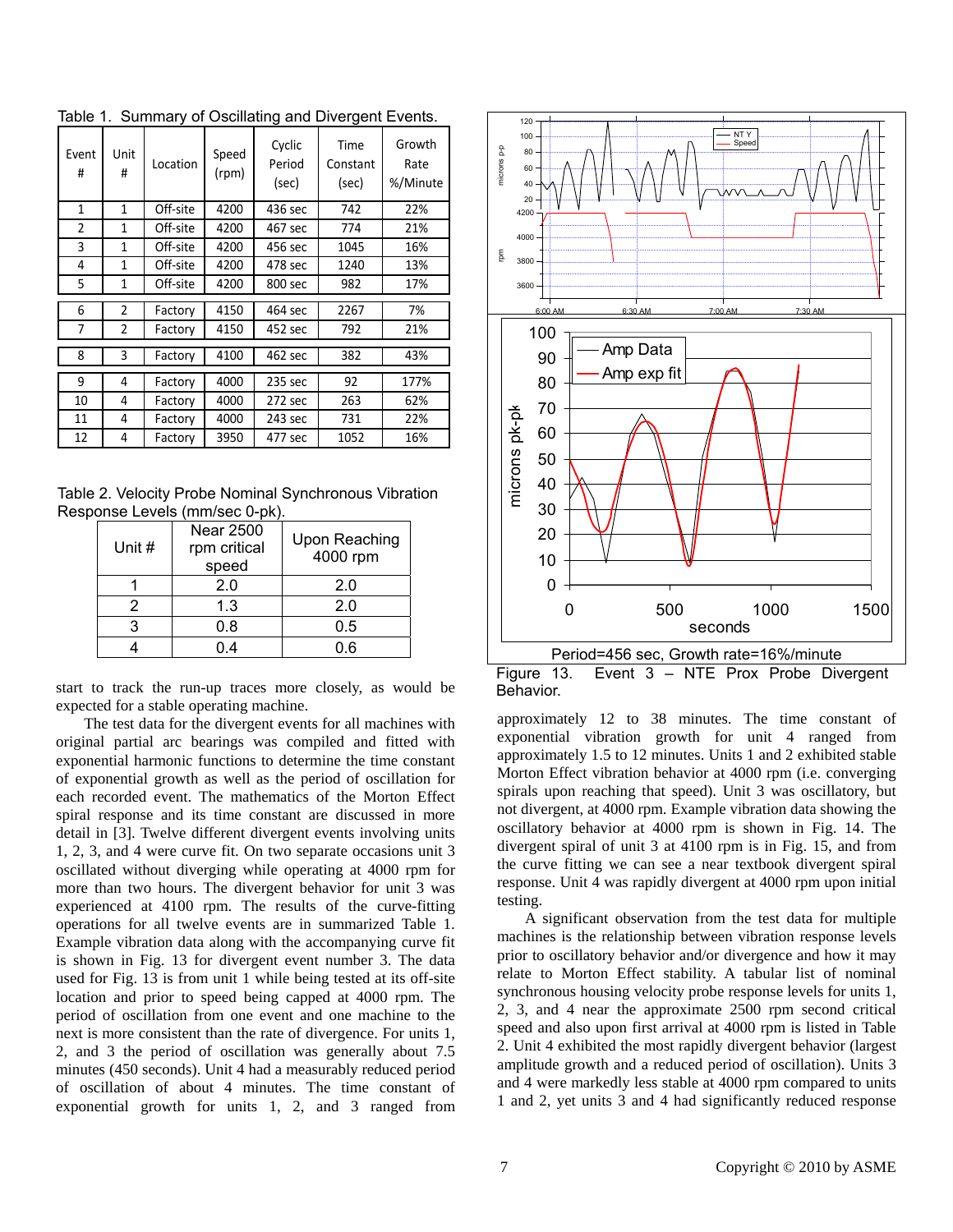levels at 4000 rpm prior to the onset of oscillation and/or diverging spiral behavior. From the test data there appears to be a link between nominal synchronous response levels and stability of the Morton Effect. As the nominal synchronous response levels were reduced in subsequent machine builds, the stability of the machines was seemingly degraded when considering the reduced speeds at which divergent behavior was exhibited. As the machine residual imbalance appeared to improve from one unit to the next, the stability of the Morton Effect appeared to degrade.

The form of the single first order differential equation governing the behavior of the shaft temperature difference vector is given as Eq. (3) [[3\]](#page-12-2). The solution for the temperature difference vector as a function of time takes the form of Eq. (4) [[3\]](#page-12-2). The form of the eigenvalue for the solution of the single first order differential equation is provided in Eq. (5) [[3\]](#page-12-2). The Morton Effect stability criterion provided in Eq. (2) is derived from the eigenvalue expression of Eq. (5). When the real component of the complex product of vectors  $\vec{B}$ ,  $\vec{A}$ , and  $\vec{C}$ approaches unity, the real component of the eigenvalue approaches zero. The equation for steady state synchronous vibration response in the absence of a thermal bow is shown in Eq. (6) [\[3](#page-12-2)]. With a stable thermal bow due to Morton Effect the equation for steady state vibration response is modified as shown in Eq. (7) [\[3](#page-12-2)]. The thermal sensitivity of the machine modifies the steady state vibration when the Morton Effect is present, even if it is stable. As discussed in [\[3](#page-12-2)], when the complex product of vectors  $\vec{B}$ ,  $\vec{A}$ , and  $\vec{C}$  is large, Eq. (7) indicates the Morton Effect will actually attenuate synchronous vibration. In other words, for machines which have a strong case of the Morton Effect, the mathematics of the Morton Effect presented in [\[3](#page-12-2)] suggest the vibration response may be reduced prior to the onset of instability. This serves as a possible explanation for the test data observation for units 3 and 4 where the synchronous response upon approaching 4000 rpm was markedly less than units 1 and 2, yet units 3 and 4 were notably less stable at 4000 rpm. The relationship between nominal synchronous response levels and instability severity suggests either better balance makes the Morton Effect worse or when the Morton Effect is worse the machine appears to be better balanced. There is no reason to suspect the former but we have reason to suspect the latter. Either way, the apparent relationship between nominal vibration response and Morton Effect stability exhibited by the machines in this case study cannot be ignored. Further study of explanations for this trend is of interest to the authors.

<span id="page-7-0"></span>
$$
\vec{t}\vec{T} + (1 - \vec{B}\vec{A}\vec{C})\vec{T} = \vec{B}\vec{A}\vec{U}_o
$$
\n(3)

$$
\vec{T}(t) = \vec{T}e^{st} \tag{4}
$$

$$
s = \frac{\vec{B}\vec{A}\vec{C} - 1}{\tau} \tag{5}
$$

<span id="page-7-1"></span>
$$
\vec{V}_{ss} = \vec{A}\vec{U}_o \tag{6}
$$



Figure 14. Unit 3 – Oscillatory Behavior at 4000 rpm.



$$
8 \\
$$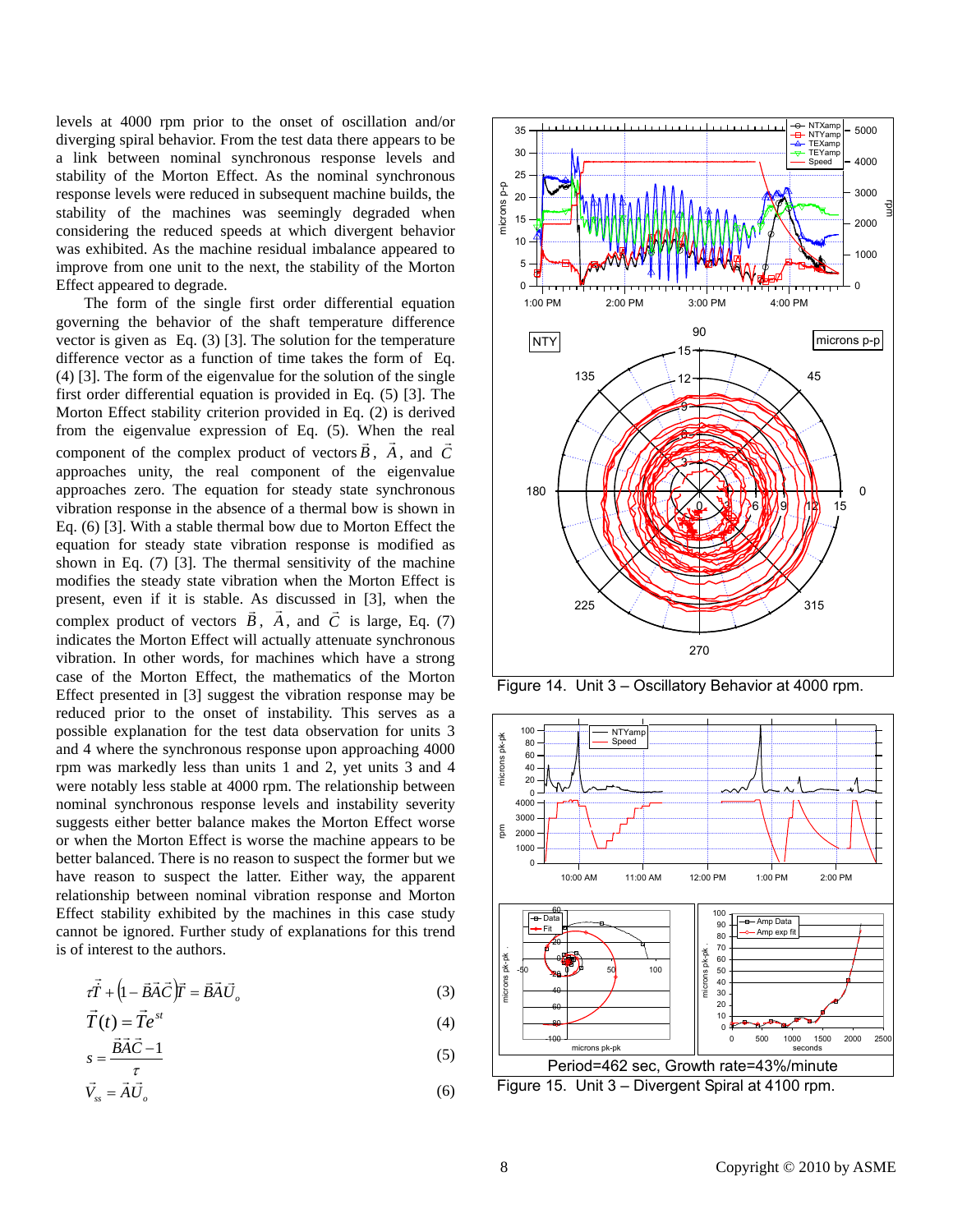$$
\vec{V}_{ss} = \frac{\vec{A}}{1 - \vec{A}\vec{B}\vec{C}}\vec{U}_o
$$
\n(7)

The mathematics presented in [[3\]](#page-12-2) suggest three possible states for the Morton Effect behavior depending on the magnitude of the real portion of the complex product of vectors  $\vec{B}$ ,  $\vec{A}$ , and  $\vec{C}$ :

- 1. Re( $\vec{B} \ \vec{A} \ \vec{C}$ ) < 1  $\rightarrow$  stable; converging spiral vibration
- 2. Re( $\vec{B} \ \vec{A} \ \vec{C}$ ) = 1  $\rightarrow$  stability boundary; oscillatory yet not diverging spiral behavior
- 3. Re( $\vec{B} \ \vec{A} \ \vec{C}$ ) > 1  $\rightarrow$  unstable; diverging spiral vibration

Figure [16](#page-8-0) shows a sample of State 1 motion where Unit 1 executes stable spirals of increasing size at increasing speeds from 3000 to 4000 rpm. Each spiral is counterclockwise which implies the hot spot is traveling around the journal opposite the direction of rotation (plot uses lagging phase convention). These stable converging spiral response characteristics were found to be consistent for unit 1 at 4000 rpm. The machine repeatedly converged to the same basic nominal operating response point at 4000 rpm after following the converging spiral.

<span id="page-8-0"></span>Unit 4 experienced the most rapidly divergent behavior upon first being tested in the factory (event number 9 in [Table](#page-6-0)  [1](#page-6-0)). Subsequent tests (events 10 and 11 from [Table 1](#page-6-0)) yielded successive increases in the time constant of exponential growth; meaning it took longer for the machine to reach trip levels. Divergent spiral vibration data for unit 4 during event 10 is provided in Fig. [17](#page-8-1). The physical changes to the machine hardware from one test to the next involved improvements to the residual imbalance of the overhung mass as well as improvements to the alignment of the spherically seated bearings. Even though the time constant of exponential growth was affected by the changes, the inherent instability of the machine configuration remained the same. The test data supports the hypothesis presented in [[3\]](#page-12-2) that Morton Effect stability (or lack thereof) is not a function of the time constant of exponential growth, and the dynamics of the hot spot motion need not be computed in order to asses the stability of the machine.

From the full suite of test data, each of the three states of stability for the Morton Effect were experienced in some manner among the four units with the original partial arc bearing. Examples of converging spirals, oscillatory behavior, and divergent spirals have all been presented.

# **The Morton Effect Analysis Results**

<span id="page-8-1"></span>The 13 step analysis process was applied to the original configuration with partial arc bearings. The process was repeated for various NTE bearing configurations in search of a potential hardware change solution. For the analyses of the potential bearing design changes, all other parameters in the



Figure 16. Unit 1 – Converging Spiral Vibration Behavior at speeds from 3000 to 4000 rpm. Labels on curves are rpm.



Figure 17. Unit 4 – Event 10 – More Rapidly Diverging Spiral Vibration Behavior at 4000 rpm.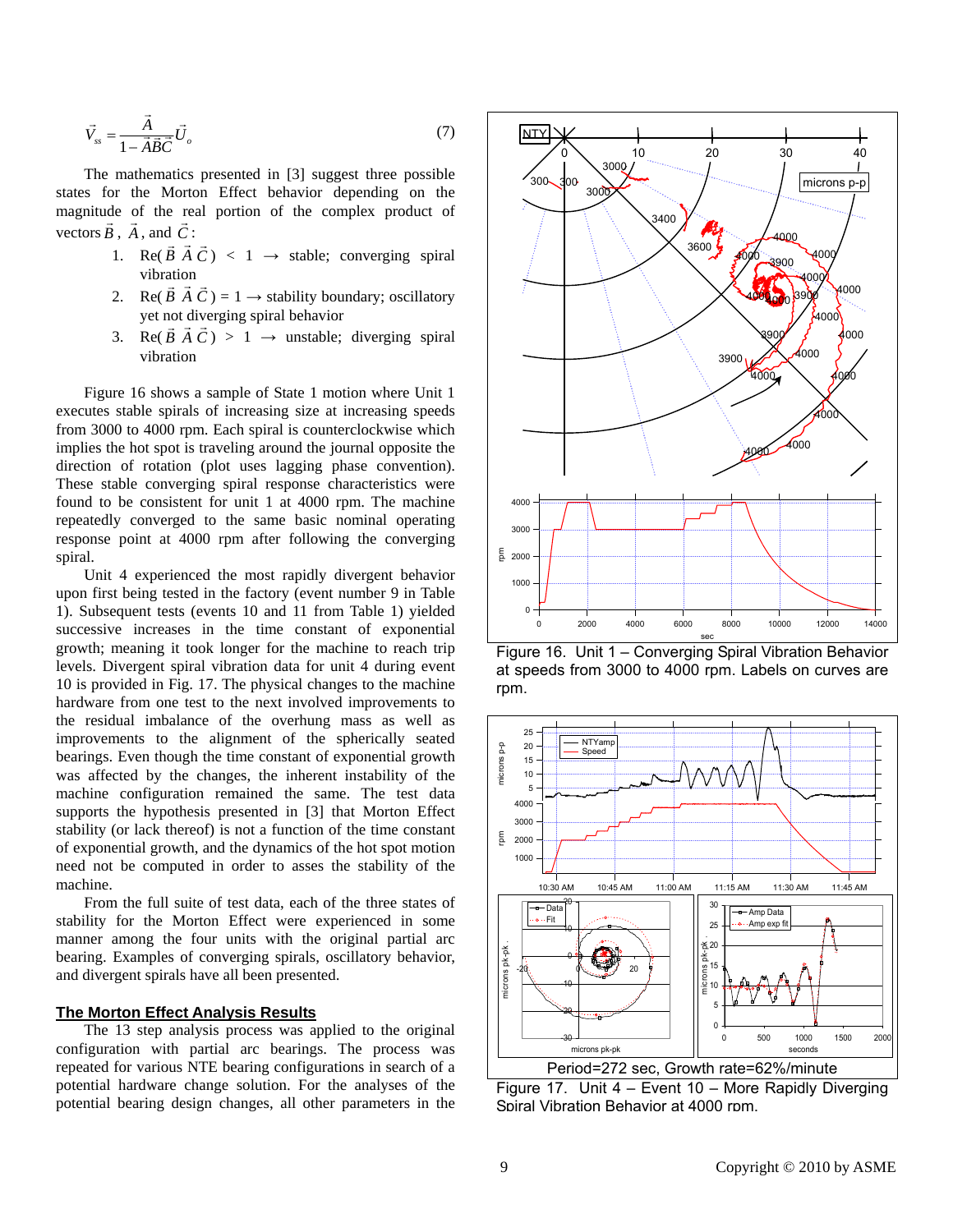modeling and simulation process were held constant while the details of the bearing geometry were changed. A host of different bearing types and geometries were considered (e.g. tilt-pad, fixed-pad, 3 lobe, 4 lobe, 5 lobe, preload, zero preload, etc.). Using the analysis method, a four lobe fixed pad bearing design (with zero preload) was identified as a potential solution (Fig. [3](#page-2-2)). Morton Effect stability plots in the complex plane and over a speed range of 3500 to 4500 rpm are presented in Fig. [18](#page-9-0) for the original partial arc (PA) bearing design and the 4 lobe bearing (4L). The original PA bearing is predicted to exhibit unstable synchronous vibration behavior in the range of 3850 to 4200 rpm and this prediction agrees well with the test data. The figure shows that the instability with the PA bearing is predicted to desist at speeds above 4200 rpm. No testing was ever attempted above 4200 rpm, and the existence of an upper speed limit of the instability was not demonstrated. The calculations predict the 4L bearing configuration to be stable over the complete speed range. An important finding was that the calculation process exhibited a high degree of sensitivity to the fine details of the bearing thermal solution (and understandably so). Another key finding was that adjusting the thermal analysis options to produce the best match with measured bearing pad temperatures also produced the most accurate Morton Effect stability predictions. All calculations performed to date using best-known-good parameter values have demonstrated the potentially superior performance of the 4L bearing compared to the PA in this particular machine.

<span id="page-9-0"></span>Calculated bearing oil film and shaft temperatures are shown in Fig. [19](#page-9-1) for each bearing. Each of the 24 temperature curves in the two upper plots corresponds to a different orbit point solution from the bearing program. The temperature of any fixed point on the journal surface is obtained from each of these curves, but at a different circumferential location on each curve since the journal is turning, advancing 1/24th of a revolution from curve to curve. The dots in the upper plots represent the tracking of a single point (e.g. the high spot) on the journal from one curve to the next. From this data 24 temperatures are extracted for each journal surface point, and these are averaged to get the steady state temperature for that journal point. Doing this for many points around the journal leads to the bottom plot in the figure which shows calculated shaft circumferential temperature profiles for both bearings. Significant observations can be made from the data. The calculated maximum temperatures in the load zone are similar and this is consistent with test data where bearing RTD's are located near the high temperature load zone. However, the four lobe bearing has not only a smaller calculated shaft delta T value but also significantly lower average temperatures for any point on the journal believed due to the introduction of fresh lubricant at multiple locations.

<span id="page-9-1"></span>Compete specifications of the bearings cannot be published due to proprietary concerns. The PA bearing has a 320 degree arc with its supply groove near horizontal (Fig. [3\)](#page-2-2). The 4L bearing has a load on pad configuration with zero preload. For both bearings the nominal clearance ratio is



Figure 18. Morton Effect stability plotted in the complex plane – original partial arc bearing, 4 lobe bearing, and modified 4 lobe bearing. Labels on curves are rpm.



Figure 19. Oil Film and Shaft Temperature Results.

 $0.25%$ .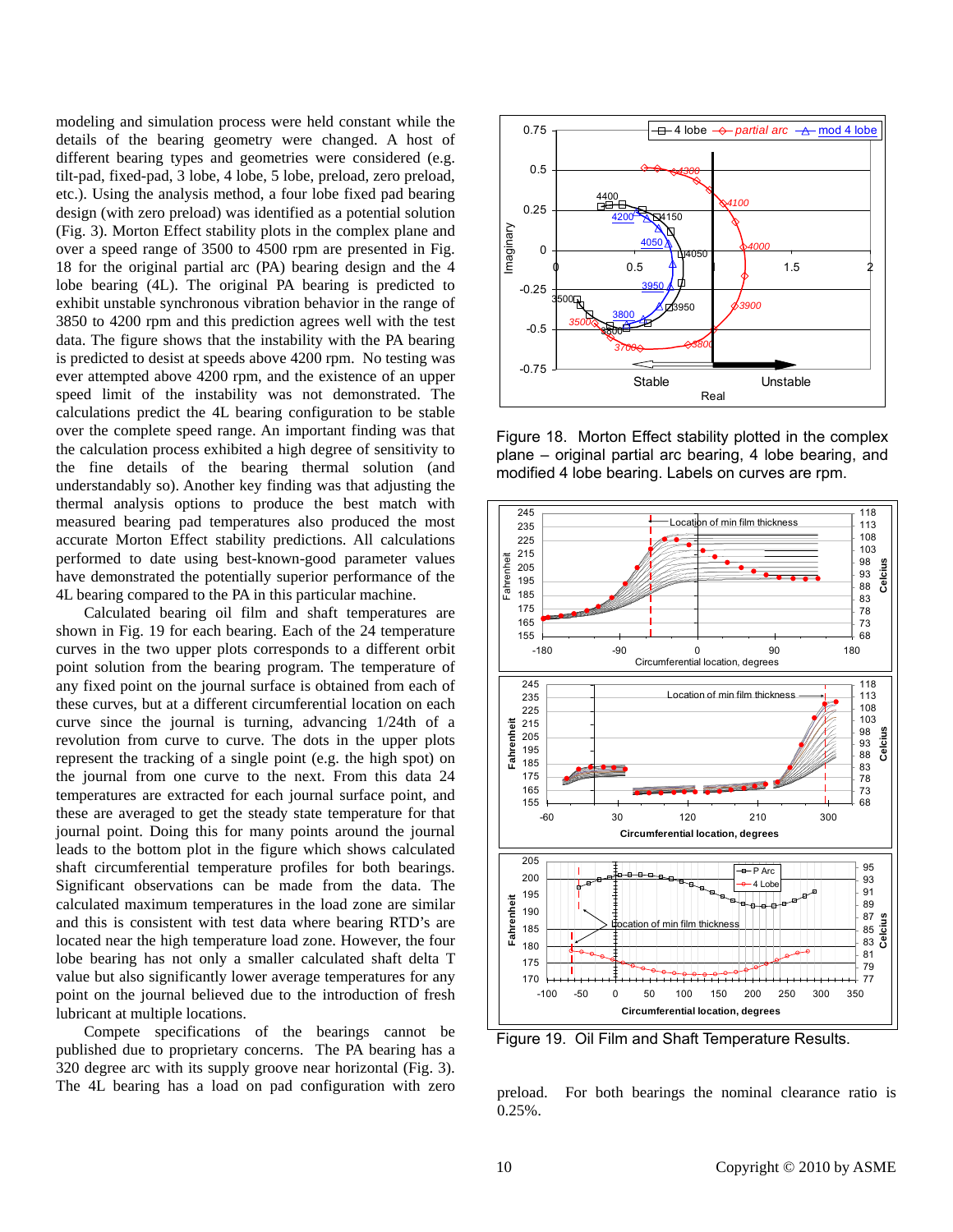## **Change in Critical Speed**

An undamped synchronous critical speed map is shown in Fig. [20](#page-10-0) with the various bearing stiffness values plotted along with the frequencies of the first 3 rotor modes. The 4L bearing is seen to be less stiff than the PA in the horizontal axis, and stiffer in the vertical axis. The effect on the rotor critical speed nearest 4000 rpm (a mostly vertical mode per Fig. [6](#page-3-2)) is to increase it approximately 140 rpm per the undamped critical speed map. Forced response analyses (including damping) show a shift in the critical speed near 4000 rpm of approximately +100 rpm due to the bearing change. The damped forced response critical speed shifts from approximately 3925 rpm to 4025 rpm per the rotordynamic model calculations.

<span id="page-10-0"></span>Based upon test data of the two configurations, the observed shift in critical speed due to the bearing change appears to be of a lesser magnitude than predicted, but this is subject to uncertainty due to the transient nature of the imbalance. A good estimate for the PA bearing critical speed comes from off-site testing where the observed critical speed is approximately 3975 rpm (Fig. [10\)](#page-5-0). From a factory test shutdown from 4200 rpm of the first machine tested with the 4L bearing, the critical speed was observed to be approximately 4000 rpm. Test data thus indicated a shift of +25 rpm due to the bearing change. So, the shift in critical speed was both predicted and measured to move the critical closer to operating speed, and this works against the stabilizing capacity of the 4L bearing (see Fig. [18](#page-9-0)). However, the substantial thermal



<span id="page-10-1"></span>Figure 20. Synchronous undamped critical speed map as a function of bearing stiffness, with bearing stiffness data. DE=drive end PA bearing. PA & 4L are for NTE bearing.

improvement was still enough to eliminate the instability.

#### **Four Lobe Bearing Test Results**

<span id="page-10-2"></span>As mentioned, a window of opportunity in the machine fabrication and qualification processes was opened due to the unstable behavior of unit 4 at 4000 rpm. A four lobe bearing liner was manufactured in short-order, and assembled into the unit 4 NTE bearing housing. At this point in time a specified

test regiment had been put into place for assessing the synchronous vibration stability near maximum speed. The machine configuration with 4L NTE bearing was subjected to the stability test program and sample test results are in Fig. [21](#page-10-1). The tests consisted mainly of holding at a constant speed for long durations and then incrementing the machine speed in relatively small increments and holding if stable operation was observed. The data in Fig. [21](#page-10-1) is for the extended run at 4000 rpm for unit 4 with the new 4L bearing. This same test was previously attempted as part of the unit 4 testing with its PA bearing. There are small fluctuations in amplitude near the end of the test which are in-part related to manual adjustment of the bearing oil inlet temperature which in-turn affects the measured vibration response. As the bearing inlet oil gets warmer, the vibration response amplitudes increase and this is thought to be due to decreased oil film damping due to the thinner film. Examination of the proximity probe phase angles for the same test shows near constant behavior towards the ends of the test (Fig. [22\)](#page-10-2). For comparison, results of the same series of tests on the same machine and test stand, but with the PA NTE bearing, are in Fig. [23.](#page-11-0) The data shows machine speed was held at 3800



Figure 21. 4000 RPM Factory test of Unit 4, new 4 lobe bearing – prox probes 1x vibration amplitude vs. time.



Figure 22. 4000 RPM Constant Speed Factory Test of Unit 4 with New 4 Lobe Bearing – Prox Probes 1x Phase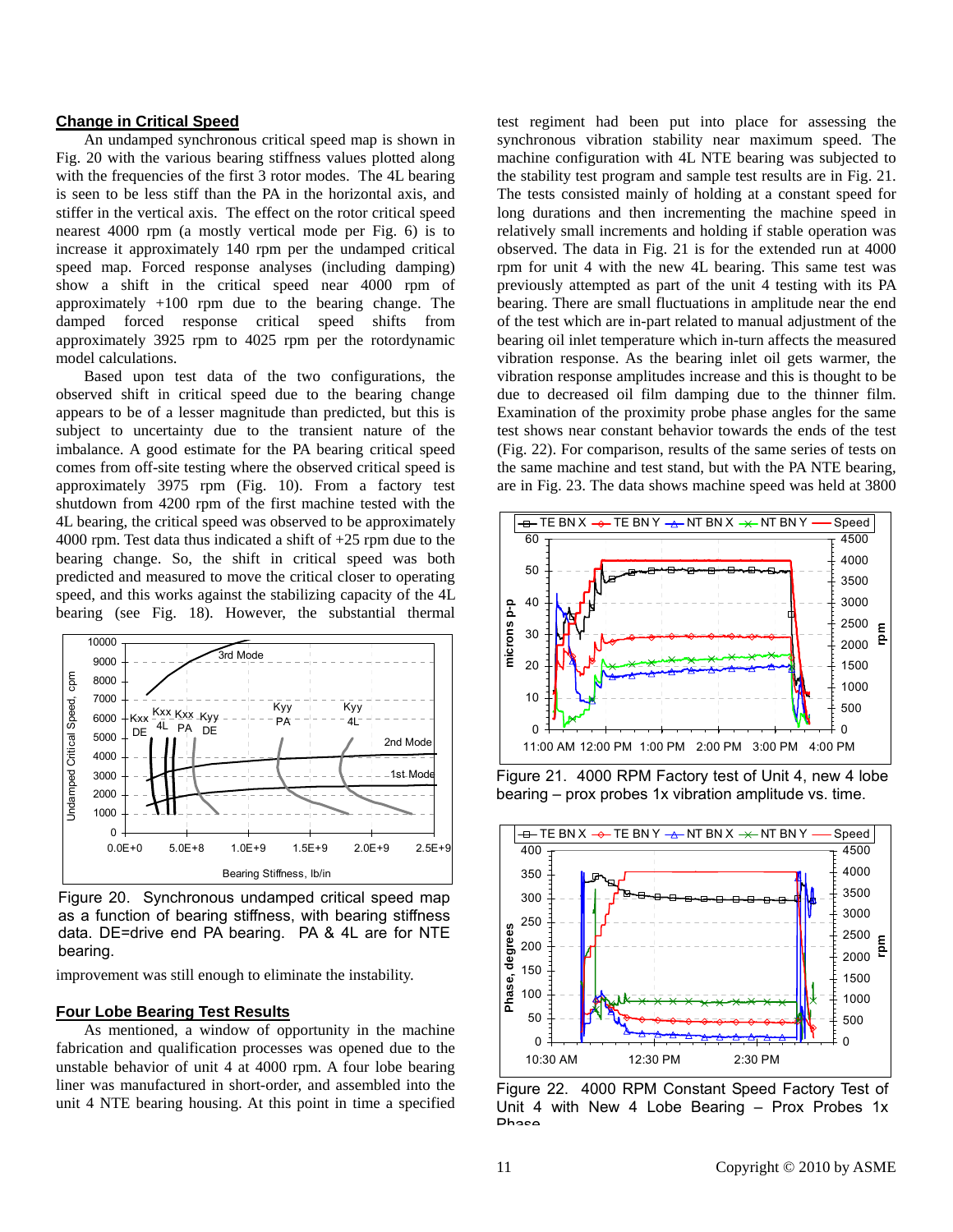rpm for more than three hours and then incremented to 3900 and finally 3950 rpm. The unstable behavior shows itself toward the end of the 3800 rpm dwell, and then more so with each successive increase in speed. The machine was only able to run for approximately 30 minutes at 3950 rpm before having to be shut-down due to diverging spiral vibration. Once unstable divergent behavior was exhibited the machine was quickly shut-down to avoid potentially damaging levels of vibration. Conversely, for the new four lobe bearing, tests were successful up to and including a steady run for more than three hours at 4200 rpm (although the maximum normal operating speed of the machine was left capped at 4000 rpm due to sufficient energy density at 4000 rpm). A fifth unit was built and factory tested with the 4L NTE bearing, and test results for it are shown in Fig. [24.](#page-11-1) Units 1, 2, and 3 were subsequently field retro-fitted with the four lobe bearing. Vibration data has been fairly well monitored on the three retro-fitted field units and no instances of oscillatory and/or divergent vibration have been reported since the implementation of the four lobe NTE bearing. Additionally, units 4 and 5 also have not experienced any problems in the field.

#### <span id="page-11-0"></span>**Modified Four Lobe Bearing Analysis Results**

After successful implementation of the four lobe bearing on the 5 units built, it was determined that the next phase of the program would require bearings capable of tolerating a significant amount of bearing load misalignment with respect to the vertical axis, due to potential global rolling motion of the machine. The four lobe bearing design used to successfully mitigate the Morton Effect problem was found to have insufficient tolerance to bearing load 'clocking' misalignment. Therefore, a new set of analyses were performed using the 13 step process to devise a potential solution for a bearing with adequate machine motion capability. Modifications to the angular location of the oil inlet ports for the existing four lobe bearing design were found to be a sufficient solution in that the modifications allowed for increased motion capability of the bearing as well as stable behavior was predicted by the Morton Effect analysis method. Figure [18](#page-9-0) includes the Morton Effect stability results for the modified 4L bearing.

### <span id="page-11-1"></span>**Modified Four Lobe Bearing Test Results**

<span id="page-11-2"></span>For the second phase of the program, three units have been built and factory tested with the modified four lobe bearing design and all units have exhibited stable vibration behavior during factory testing including the extended run factory test at 4000 rpm. Example time history traces of synchronous vibration amplitude during the extended run at 4000 rpm for phase 2-unit 2 are shown in Fig. [25.](#page-11-2) Similar results were obtained for the other two units built thus far in phase 2. The test results confirm the modified four lobe bearing to be another good solution in terms of mitigating the Morton Effect vibration instability experienced with the original PA NTE bearing design.



Figure 23. Factory test of Unit 4, original partial arc bearing  $(3800 \rightarrow 3900 \rightarrow 3950$  rpm) – prox probes 1x vibration amplitude vs. time.



Figure 24. 4000 rpm Factory test of Unit 5, new 4 lobe bearing – prox probes 1x vibration amplitude vs. time.



Figure 25. 4000 RPM Factory test of phase 2 Unit 2 with modified 4 lobe bearing – prox probes 1x vibration amplitude vs. time.